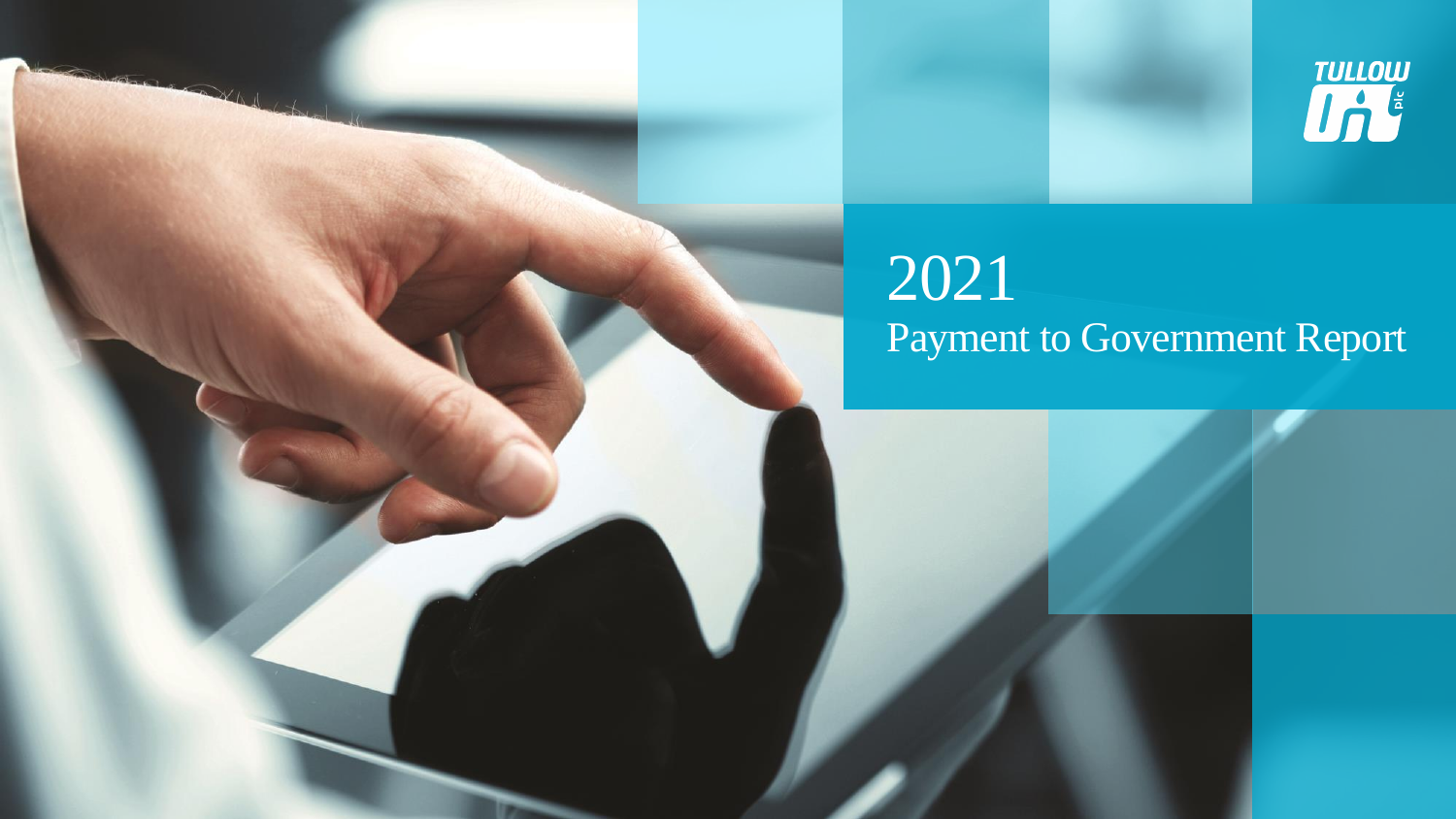### 2021 Payment to Government Report



#### European transparency directive disclosure **European transparency directive disclosure** Voluntary disclosure

|                                      | Production      | Production      |                 | Royalties (cash |                 |                          |                 | Infrastructure<br>improvement |                      |                |                                | PAYE &<br>national      | Carried         | Customs        |                |                                   | Training |                  |                 |
|--------------------------------------|-----------------|-----------------|-----------------|-----------------|-----------------|--------------------------|-----------------|-------------------------------|----------------------|----------------|--------------------------------|-------------------------|-----------------|----------------|----------------|-----------------------------------|----------|------------------|-----------------|
| 2021                                 | entitlements    | entitlements    | Income taxes    | only)           |                 | Dividends Bonus payments | Licence fee's   | payments                      |                      |                | VAT Stamp duty Withholding tax | insurance               | interests       | duties         |                | MGO Taxes  R&D Credit  allowances |          | <b>TOTAL</b>     | <b>TOTAL</b>    |
| Licence / Company level              | <b>BBL000</b>   | \$000           | \$000           | \$000           | \$000           | \$000                    | \$000           | \$000                         | \$000                | \$000          | \$000                          | \$000                   | \$000           | \$000          | \$000          | \$000                             | \$000    | \$000            | <b>BBL000</b>   |
| $CI-520$                             | <b>College</b>  | $\sim$          | <b>College</b>  | $\sim$          | $\sim$          | <b>College</b>           | <b>College</b>  | $\sim$                        | $\sim$               | $\sim$         | <b>College</b>                 | $\sim$                  | $\sim$          | $\sim$         | $\sim$         | $\sim$                            | 300      | 300              | <b>Contract</b> |
| $CI-524$                             | $\sim$          | $\sim$          | $\sim$          | $\sim$          | $\sim$          | $\sim$                   | $\sim$          | $\sim$                        | $\sim$               | $\sim$         | $\sim$                         | $\sim$                  | $\sim$          | $\sim$         | $\sim$         | $\sim$ $-$                        | 375      | 375              |                 |
| C1-26 Special Area "E"               | $\sim$          | 928             | $\sim$          | $\sim$ $-$      | $\sim$          | $\sim$                   | $\sim$ $-$      | 30                            | $\sim$               | $\sim$         | $\sim$                         | $\sim$                  | $\sim$          | $\sim$         | $\sim$         | $\sim$                            |          | 958              |                 |
| Tullow Cote d'Ivoire Exploration Ltd | $\sim$          | $\sim$          | $\sim$          | $\sim$          | $\sim$          | $\sim$                   | $\sim$          | $\sim$                        | $\sim$               | $\sim$         | $\sim$                         | 20                      | $\sim$          | $\sim$         | $\sim$         | $\sim$                            |          | 20               |                 |
| <b>Total Cote d'Ivoire</b>           |                 | 928             |                 |                 |                 |                          |                 | 30                            |                      |                |                                | $20-1$                  |                 |                |                |                                   | 675      | 1,653            |                 |
| <b>Tullow Equatorial Guinea Ltd</b>  | $\sim$          | $\sim$          | 750             | $\sim$          | $\sim$          |                          | $\sim$          |                               | $\sim$               | $\sim$         | $\sim$                         |                         | $\sim$          | $\sim$         | $\sim$         | $\sim$                            |          | 750              |                 |
| <b>Total Equatorial Guinea</b>       |                 |                 | 750             |                 |                 |                          |                 |                               |                      |                |                                |                         |                 |                |                |                                   |          | 750              |                 |
| Echira                               | <b>Contract</b> | <b>Contract</b> | <b>Contract</b> | 3,560           | $\sim$          | <b>Contract</b>          | <b>Contract</b> |                               | <b>Contract</b>      | $\sim$         | <b>Contract</b>                | <b>Contract</b>         | <b>College</b>  | <b>College</b> | <b>Section</b> | <b>Contract</b>                   |          | 3,560            |                 |
| <b>Ezanga</b>                        | <b>College</b>  | $\sim$          | $\sim 100$      | 4,064           | 2,975           | $\sim$                   | <b>College</b>  |                               | $\sim$               | $\sim$         | <b>College</b>                 | $\sim$                  | $\sim$          | $\sim$         | $\sim$         | $\sim$                            |          | 1,090            |                 |
| Limande                              | $\sim$          | $\sim$          | $\sim$          | 2,868           | $\sim$          | $\sim$                   | $\sim$ $-$      |                               | $\sim$               | $\sim$         | $\sim$                         | $\sim$                  | $\sim$          | $\sim$         | $\sim$         | $\sim$ $-$                        |          | 2,868            |                 |
| M'Oba                                | <b>College</b>  |                 | $\sim$          | 118             | $\sim$          | <b>Section</b>           | $\sim$          |                               | $\sim$               | $\sim$         | <b>College</b>                 | $\sim$                  | $\sim$          | ÷              | $\sim$         | $\sim$                            |          | 118              |                 |
| Niungo                               | <b>Section</b>  | $\sim$          | $\sim$          | 3,395           | $\sim$          | <b>College</b>           | $\sim 10^{-1}$  | $\sim$                        | $\sim$               | $\sim$         | <b>College</b>                 | $\sim$                  | <b>Section</b>  | $\sim$         | $\sim$         | <b>Section</b>                    |          | 3,395            |                 |
| Oba                                  | $\sim$          | $\sim$          | $\sim$          | 1.395           | $\sim$          | $\sim$                   | $\sim$          |                               | $\sim$               | $\sim$         | $\sim$                         | $\sim$                  | $\sim$          | $\sim$         | $\sim$         | $\sim$                            |          | 1.395            |                 |
| Simba                                | $\sim$          | $\sim$          | $\sim$          | 13,824          | $\sim$          | $\sim$                   | $\sim$          | $\sim$                        | $\sim$               | $\sim$         | $\sim$                         | $\sim$                  | $\sim$          | $\sim$         | <b>College</b> | <b>Section</b>                    |          | 13.824           |                 |
| <b>Tchatamba Marin</b>               | $\sim$          |                 | $\sim$          | 8,776           | $\sim$          | $\sim$                   | $\sim$          |                               | $\sim$               | $\sim$         | $\sim$                         | $\sim$                  | $\sim$          | $\sim$         | $\sim$         | $\sim$                            |          | 8,776            |                 |
| Turnix                               | <b>College</b>  | $\sim$          | $\sim$          | 1,714           | <b>College</b>  | <b>Section</b>           | <b>College</b>  |                               | $\sim$               | $\sim$         | <b>College</b>                 | $\sim$                  | $\sim$          | $\sim$         | <b>College</b> | $\sim$                            |          | 1,714            |                 |
| <b>Tullow Oil Gabon SA</b>           | $\sim$          | $\sim$          | 38,427          | $\sim 10$       | $\sim$ $-$      | <b>College</b>           | $\sim 10^{-1}$  |                               | $\sim$ $-$           | $\sim$         | 42                             | 95                      | <b>College</b>  | $\sim$         | <b>COL</b>     | $\sim$ $-$                        |          | 38,564           |                 |
| <b>Total Gabon</b>                   |                 |                 | 38.427          | 31.586          | 2.975           |                          |                 |                               |                      |                | 42 <sup>7</sup>                | -95                     |                 |                |                |                                   |          | 73.125           |                 |
| Deep Water Tano                      | $\sim$ $-$      | $\sim$ $-$      | $\sim$ $-$      | $\sim$ $-$      | $\sim$          | $\sim 10^{-1}$           | 59              |                               | $\sim$ $-$           | $\sim$         | $\sim$                         | $\sim$                  | $\sim$          | $\sim$         | $\sim$         | $\sim$ $-$                        |          | 59               |                 |
| Jubilee Field Unit Area              | 485             | $\sim$          | $\sim$          | $\sim$ $-$      | $\sim$          | $\sim$                   | <b>Contract</b> | $\overline{0}$                | $\sim$               | $\sim$         | $\sim$                         | $\sim$                  | $\sim$          | $\sim$         | 4,646          | $\sim$ $-$                        |          | 4,646            | 485             |
| <b>TEN Development Area</b>          | 283             | $\sim$          | $\sim$          | $\sim$          | $\sim$          | $\sim$                   | $\sim$          | $\overline{2}$                | $\sim$               | $\sim$         | $\sim$                         | $\sim$                  | $\sim$          | $\sim$         | 5,913          | $\sim$                            |          | 5,915            | 283             |
| Tullow Ghana Ltd.                    | $\sim$          | $\sim$ $-$      | 43,446          | $\sim$          | $\sim$          | $\sim$                   | $\sim$          | 2,716                         | 3,316                | $\sim$         | 37,158                         | 9,871                   | 14,987          | 1,530          | $\sim$         | $\sim$                            | 250      | 113,275          |                 |
| <b>West Cape Three Points</b>        | $\sim$          |                 |                 | $\sim$          | $\sim$          | $\sim$                   | 18              | $\sim$                        | - 14                 | $\sim$         |                                |                         |                 | $\sim$         | $\sim$         | $\sim$                            |          | 18               |                 |
| <b>Total Ghana</b>                   | 767             |                 | 43,446          |                 |                 |                          | 78              | 2,718                         | 3,316                |                | 37.158                         | 9,871                   | 14,987          | 1,530          | 10.559         |                                   | 250      | 123,914          | 767             |
| <b>Banda</b>                         | <b>College</b>  | <b>Contract</b> | $\sim$          | <b>College</b>  | <b>College</b>  | <b>College</b>           | <b>College</b>  | <b>College</b>                | $\sqrt{ }$<br>$\sim$ | <b>Section</b> | 46                             | $\sim$                  | $\sim$          | $\sim$         | $\sim$         | <b>Contract</b>                   |          | 46               | <b>College</b>  |
| Tiof                                 | $\sim$          | $\sim$          | $\sim$          | $\sim$          | $\sim$          | <b>College</b>           | $\sim$          | $\sim$                        | $\sim$               | $\sim$         | 27                             | $\sim$                  | <b>College</b>  | $\sim$         | $\sim$         | $\sim$ $-$                        |          | 27               |                 |
| PSC B (Chinguetti EEA)               | $\sim$          | $\sim$          | $\sim$          | $\sim$ $-$      | $\sim$          | $\sim$                   | 35              | $\sim$                        | $\sim$ $-$           | $\sim$         | $\sim$                         | $\sim$                  | $\sim$          | $\sim$         | $\sim$         | <b>College</b>                    |          | 35               |                 |
| <b>Tullow Mauritania Ltd</b>         | <b>College</b>  |                 | $\sim$          | $\sim$          | $\sim$          | $\sim$                   | $\sim$          |                               | $\sim$               | $\sim$         | 19                             | 12                      | $\sim$          | $\overline{2}$ | $\sim$         | <b>Contract</b>                   |          | 34               |                 |
| <b>Total Mauritania</b>              |                 |                 |                 |                 |                 |                          | 35              |                               |                      |                | 92                             | 12 <sup>°</sup>         |                 |                |                |                                   |          | 142              |                 |
| <b>Block 10BA</b>                    | $\sim$          | $\sim$          | $\sim$          | $\sim$          | $\sim$          | $\sim$                   | 231             | $\sim$                        | $\sim$               | $\sim$         | $\sim$                         | $\sim$                  | $\sim$          | $\sim$         | $\sim$         | $\sim$                            | 75       | 306              |                 |
| <b>Block 10BB</b>                    | <b>College</b>  | $\sim$          | $\sim$          | $\sim$          | <b>College</b>  | $\sim$                   | 116             |                               | <b>Section</b>       | $\sim$         | <b>College</b>                 | <b>Section</b>          | <b>College</b>  | $\sim$         | $\sim$         | <b>Contract</b>                   | 625      | 741              |                 |
| <b>Block 13T</b>                     | $\sim$          | $\sim$          | <b>Section</b>  | $\sim$          | $\sim$          | $\sim$                   | 24              |                               | $\sim$               | $\sim$         | $\sim$                         | $\sim$                  | $\sim$          | $\sim$         | <b>College</b> | <b>Section</b>                    | 81       | 105              |                 |
| Tullow Kenya B.V.                    | $\sim$          | $\sim$          | $\sim$ $-$      | $\sim$ $-$      | $\sim$          | $\sim$                   | $\sim 10^{-1}$  |                               | $\sim$               | $\sim$         | 153                            | 314                     | <b>College</b>  | $\sim$         | <b>COL</b>     | $\sim$ $-$                        |          | 467              |                 |
| <b>Total Kenva</b>                   |                 |                 |                 |                 |                 |                          | 371             |                               |                      |                | 153                            | 314                     |                 |                |                |                                   |          | 1.619            |                 |
| Tullow South Africa Pty Ltd          | $\sim 10^{-1}$  | $\sim$          | $\sim$ $-$      | $\sim$ $-$      | $\sim 10^{-1}$  | $\sim 10^{-1}$           | $\sim 10^{-11}$ | $\sim$ $-$                    | 44                   | $\sim$ $-$     | $\sim 10^{-1}$                 | 2,556                   | $\sim 10^{-11}$ | $\sim$         | $\sim$         | $\sim 10^{-1}$                    |          | 2,512            |                 |
| <b>Total SA</b>                      |                 |                 |                 |                 |                 |                          |                 |                               | 44                   |                |                                | 2,556                   |                 |                |                |                                   |          | 2,512            |                 |
| <b>PEL 37</b>                        | <b>Contract</b> | $\sim$          | $\sim$          | $\sim$          | $\sim$          | $\sim$                   | <b>College</b>  | $\sim$                        | $\sim$               | $\sim$         | $\sim$                         | $\sim$                  | $\sim$          | $\sim$         | $\sim$         | $\sim$                            | 20       | 20               |                 |
| <b>PEL 90</b>                        | $\sim$          | $\sim$          | $\sim$          | $\sim$          | <b>College</b>  | <b>College</b>           | 24              |                               | $\sim$               | $\sim$         | $\sim$                         | $\sim$                  | <b>Section</b>  | $\sim$         | <b>College</b> | $\sim$                            | 60       | 84               |                 |
| <b>Tullow Namibia Ltd</b>            |                 |                 |                 |                 |                 |                          | $\sim$          |                               |                      |                |                                | $\overline{\mathbf{3}}$ |                 |                | $\sim$         | $\sim$                            |          | $\overline{z}$   |                 |
| <b>Total Namibia</b>                 |                 |                 |                 |                 |                 |                          | 24              |                               |                      |                |                                |                         |                 |                |                |                                   | 80       | 107              |                 |
| <b>Tullow Uganda Operation Pty</b>   | <b>College</b>  | $\sim$          | <b>College</b>  | <b>College</b>  | <b>College</b>  | <b>College</b>           | <b>College</b>  | $\sim$                        | $\overline{1}$       | $\sim$         | 867                            | 694                     | $\sim$          | $\sim$         | <b>College</b> | <b>Contract</b>                   |          | 1,562            |                 |
| <b>Total Uganda</b>                  |                 |                 |                 |                 |                 |                          |                 |                               |                      |                | 867                            | 694                     |                 |                |                |                                   |          | 1.562            |                 |
| <b>Block 2 &amp; 5</b>               | $\sim$          | $\sim$          | $\sim$          | $\sim$          | $\sim$          | $\sim$                   | $\sim$          | $\sim$                        | 377                  | $\sim$         | <b>Contract</b>                | $\sim$                  | $\sim$          | $\sim$         | $\sim$         | $\sim$                            |          | 377              |                 |
| <b>Total Mozambique</b>              |                 |                 |                 |                 |                 |                          |                 |                               | 377                  |                |                                |                         |                 |                |                |                                   |          | 377              |                 |
| Block 35, 36 & 37                    | <b>College</b>  | $\sim$          | $\sim$          | <b>Contract</b> | $\sim$          | <b>Section</b>           | $\sim$ $-$      | $\sim$                        | $\sim$               | $\sim$         | 1,100                          | $\sim$                  | $\sim$          | <b>Section</b> | $\sim$         | $\sim$                            |          | 1,100            |                 |
| <b>Total Comoros</b>                 |                 |                 |                 |                 |                 |                          |                 |                               |                      |                | 1,100                          |                         |                 |                |                |                                   |          | 1,100            |                 |
| <b>PEL-28</b>                        | <b>Contract</b> | $\sim 10^{-1}$  | <b>Contract</b> | <b>College</b>  | <b>Contract</b> | <b>Section</b>           | 100             |                               | <b>Contract</b>      | $\sim$         | <b>Contract</b>                | <b>College</b>          | <b>College</b>  | $\sim$         | $\sim$         | $\sim$ $-$                        |          | 100              |                 |
| <b>Total Zambia</b>                  |                 |                 |                 |                 |                 |                          | 100             |                               |                      |                |                                |                         |                 |                |                |                                   |          | 100 <sub>1</sub> |                 |